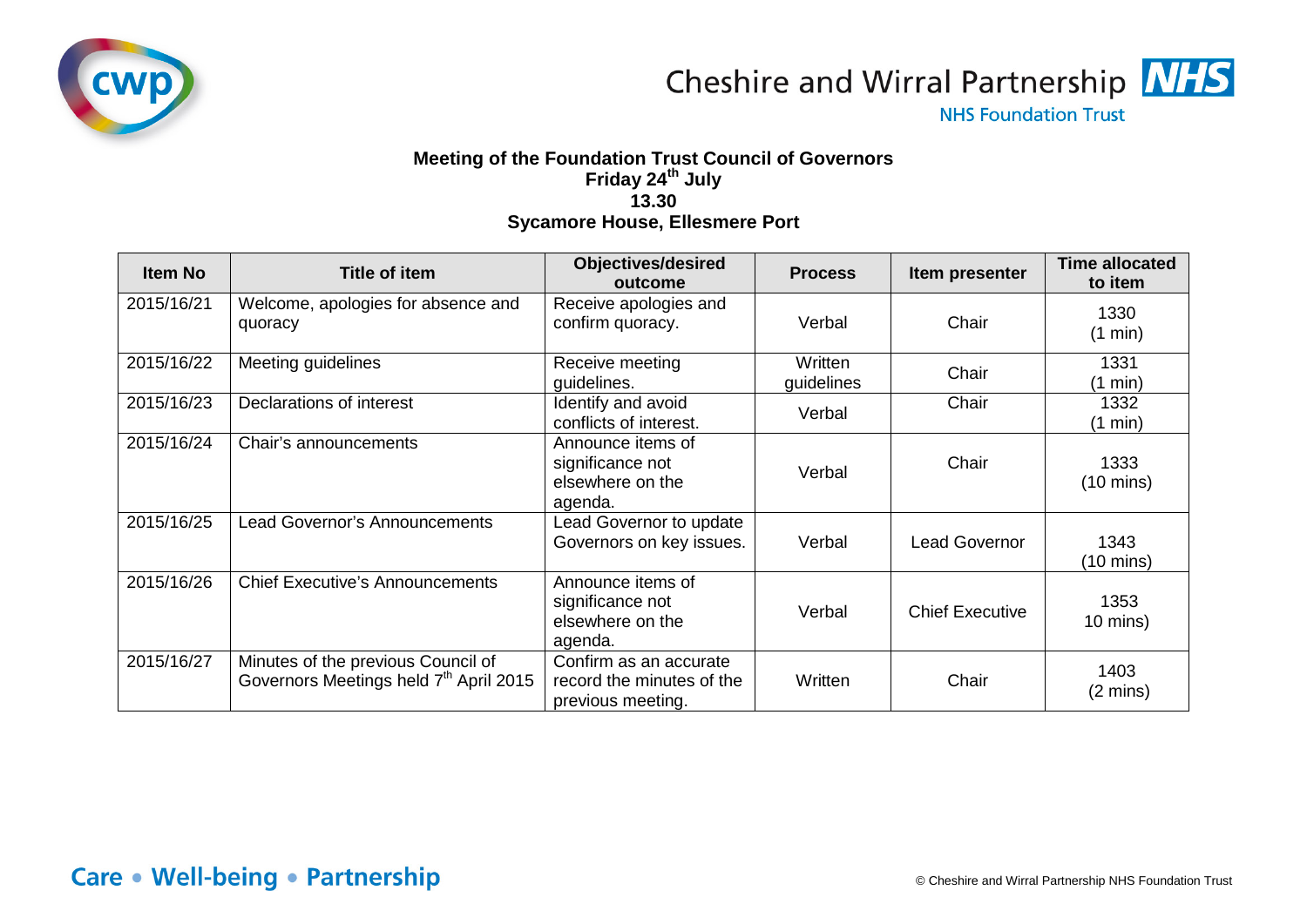| <b>Item No</b>              | <b>Title of item</b>                                                                                                                                                 | <b>Objectives/desired</b><br>outcome                                                                                    | <b>Process</b> | Item presenter                                                                             | <b>Time allocated</b><br>to item |  |
|-----------------------------|----------------------------------------------------------------------------------------------------------------------------------------------------------------------|-------------------------------------------------------------------------------------------------------------------------|----------------|--------------------------------------------------------------------------------------------|----------------------------------|--|
| 2015/16/28                  | Matters arising & action points                                                                                                                                      | Request and provide<br>updates in respect of<br>ongoing items not<br>elsewhere on the<br>agenda, to ensure<br>progress. | Written        | Chair                                                                                      | 1405<br>$(3 \text{ mins})$       |  |
| 2015/16/29                  | Council of Governors 2015/16<br><b>Business Cycle</b>                                                                                                                | Confirm that agenda<br>items provide assurance<br>that the Council of<br>Governors is undertaking<br>its duties.        | Written        | Chair                                                                                      | 1408<br>$(2 \text{ mins})$       |  |
| 2015/16/30                  | Annual Report, Accounts and Quality<br>Account 2014/15 (previously circulated<br>8.7.15<br>http://www.cwp.nhs.uk/reports/2817-<br>annual-report-and-accounts-2014-15 | Governors to receive the<br>Annual Report, Accounts<br>and Quality Account for<br>2014/15                               | Written        | Sue Suchoparek-<br><b>KPMG</b><br>(External Audit)<br><b>Deputy Director</b><br>of Finance | 1410<br>$(20 \text{ mins})$      |  |
| 2015/16/31                  | Feedback from CQC inspection                                                                                                                                         | Provider feedback to<br>Governors on recent<br><b>Trust CQC inspection</b>                                              | Written        | <b>Chief Executive</b>                                                                     | 1430<br>$(15 \text{ mins})$      |  |
| 2015/16/32                  | Update on the CAMHS development                                                                                                                                      | Brief Governors on the<br><b>CAMHS</b> development                                                                      | Presentation   | <b>Head of Estates</b>                                                                     | 1445<br>$(15 \text{ mins})$      |  |
| 10 minute break 1500 - 1510 |                                                                                                                                                                      |                                                                                                                         |                |                                                                                            |                                  |  |
| 2015/16/33                  | <b>Annual Election update</b>                                                                                                                                        | Update on the plans for<br>the summer election<br>process                                                               | Presentation   | <b>Corporate Affairs</b><br>Manager                                                        | 1510<br>$(5 \text{ mins})$       |  |
| 2015/16/34                  | Proposed amendments to the<br>Constitution                                                                                                                           | To consider proposed<br>amendments to the Trust<br>Constitution                                                         | Written        | Rob Robertson,<br>Chair of M&D<br>subcommittee                                             | 1515<br>$(15 \text{mins})$       |  |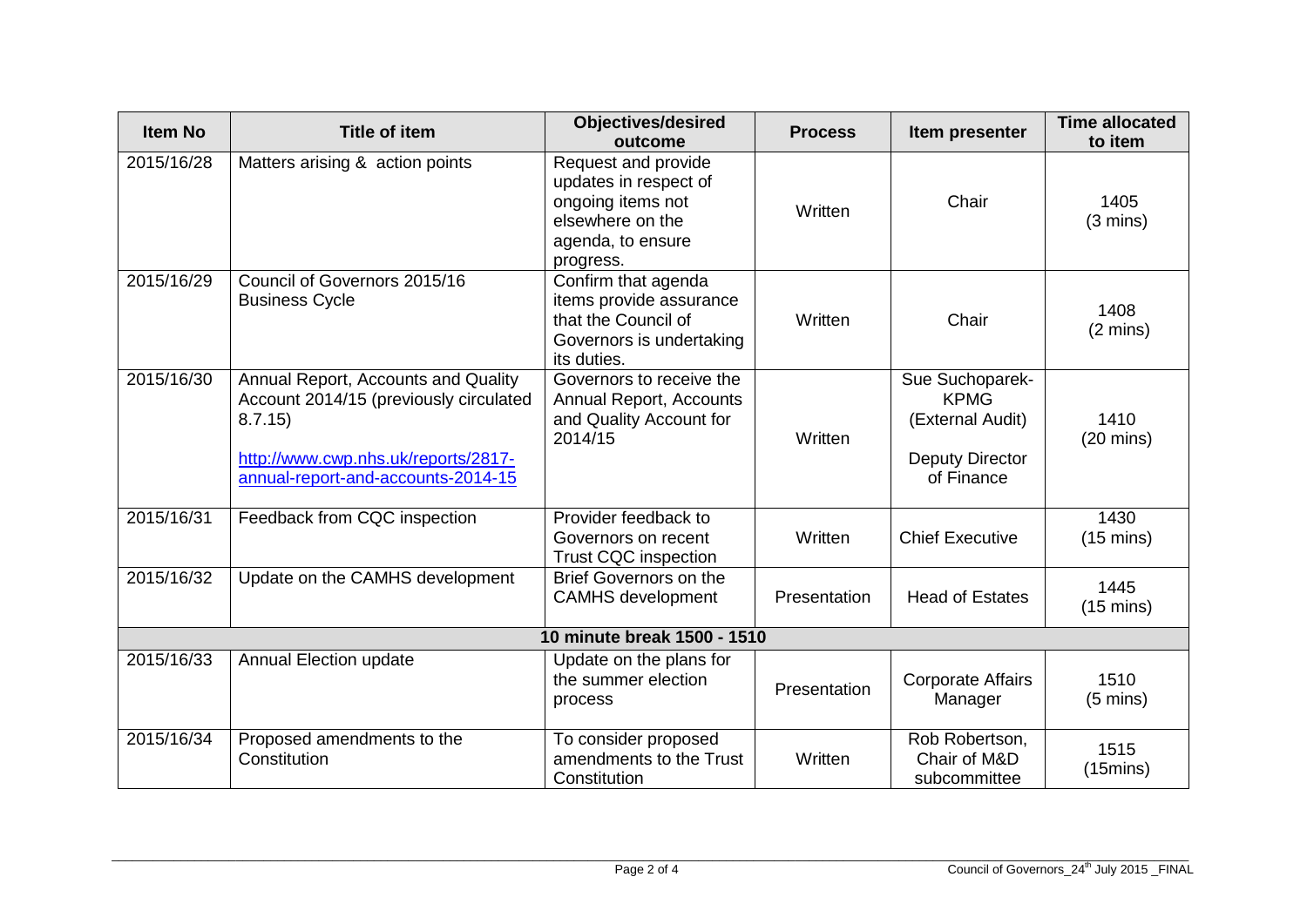| <b>Item No</b> | <b>Title of item</b>                                                                                                                                                                                                                                                                                                                                                                                                                                                                                                                                                                           | <b>Objectives/desired</b><br>outcome                                                 | <b>Process</b>           | Item presenter                           | <b>Time allocated</b><br>to item |
|----------------|------------------------------------------------------------------------------------------------------------------------------------------------------------------------------------------------------------------------------------------------------------------------------------------------------------------------------------------------------------------------------------------------------------------------------------------------------------------------------------------------------------------------------------------------------------------------------------------------|--------------------------------------------------------------------------------------|--------------------------|------------------------------------------|----------------------------------|
| 2015/16/35     | Appraisal of Council of Governors<br>subcommittees                                                                                                                                                                                                                                                                                                                                                                                                                                                                                                                                             | Update on the outcomes<br>of subcommittee 14/15<br>appraisals                        | Written                  | <b>Corporate Affairs</b><br>Manager      | (1530)<br>5 mins                 |
| 2015/16/36     | <b>Council of Governors Sub-</b><br>committee/Group minutes/notes<br>Membership and Development<br>a)<br>sub-committee minutes of<br>meeting held 3 <sup>rd</sup> June 2015 and<br>terms of reference<br>b) Scrutiny sub-committee (draft)<br>minutes of meeting held 10 <sup>th</sup><br>June 2015 and terms of<br>reference<br>Involvement Taskforce minutes<br>C)<br>of the meeting held 8 <sup>th</sup> April<br>2015 and Involvement and<br>Recovery future work<br>d) Nominations Committee<br>minutes of meeting held15 <sup>th</sup><br>May 2015 and approval of<br>terms of reference | To review and approve<br>the final minutes of the<br>previous sub group<br>meetings. | Written<br>Minutes/Notes | Governor Sub-<br><b>Committee Chairs</b> | 1535<br>$(5 \text{ mins})$       |
| 2015/16/37     | <b>Governor Question Time</b>                                                                                                                                                                                                                                                                                                                                                                                                                                                                                                                                                                  | Provide an opportunity<br>for Governors to ask<br>questions                          | Verbal                   | Chair / all                              | 1540<br>$(10 \text{ mins})$      |
| 2015/16/38     | Motions or Agenda Items on Notice                                                                                                                                                                                                                                                                                                                                                                                                                                                                                                                                                              | To receive 'Motions on<br>Notice.'                                                   | Verbal                   | Chair/all                                | 1550<br>$(3 \text{ mins})$       |